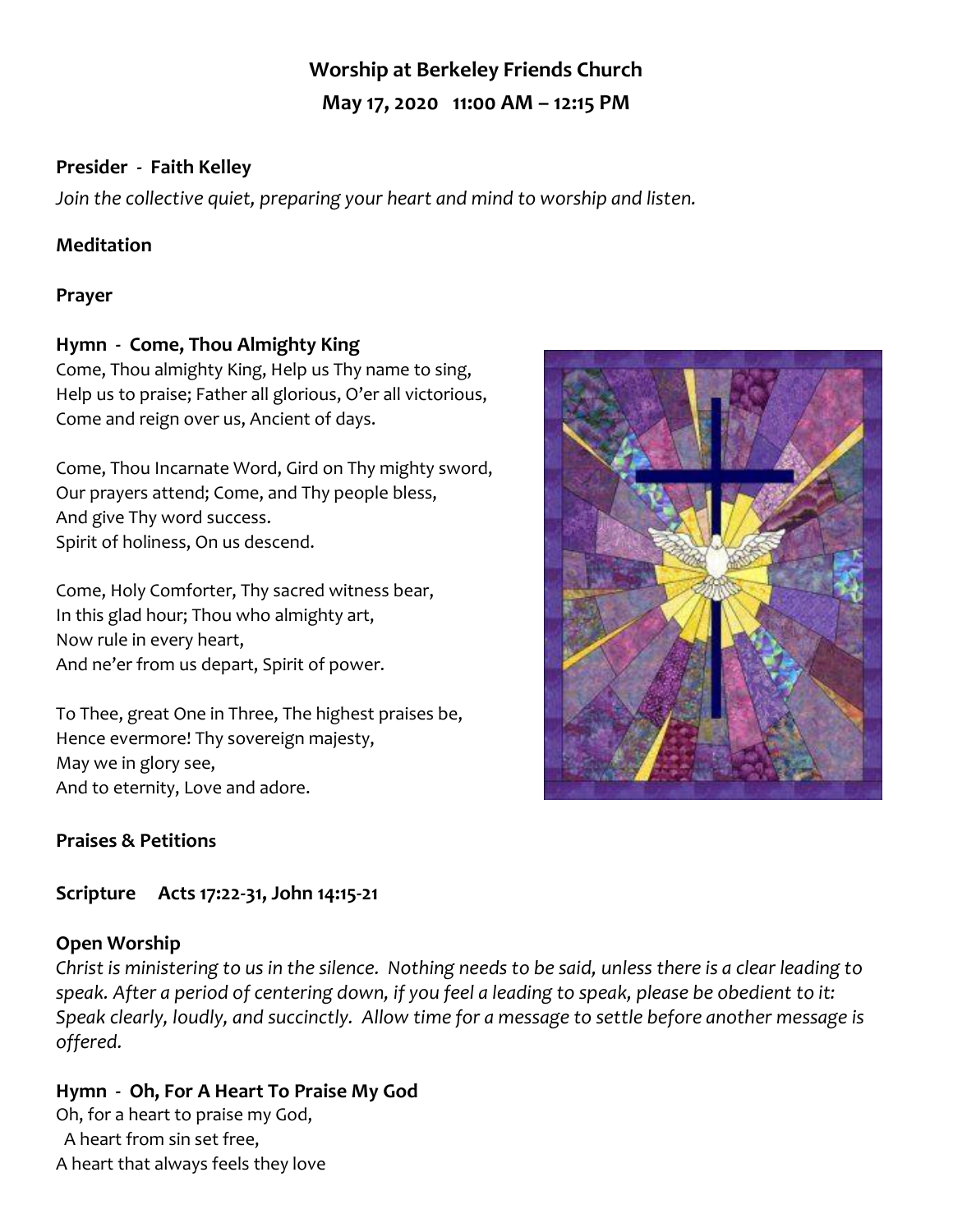So freely shed for me.

A heart resigned, submissive, meek, My dear Redeemer's throne; Where only Christ is heard to speak, Where God reigns alone.

A heart in every thought renewed, And filled with love divine; Perfect and right, and pure and good, A copy, Lord, of Thine.

Thy nature, gracious Lord, impart, Come quickly from above; Write Thy new name upon my heart, Thy new name of Love.



#### **Welcome – Announcements- Offering**

*God is the Great Giver and has given much to us. The contributions you make are vital to the life of the meeting. Please consider offerings through mail or the Donate Now button on the church's website.*

#### **Welcome**

We are a welcoming and inclusive congregation. We trust that your heart may be warmed by the Lord's Presence as we worship together. If you have prayer needs or spiritual concerns, please call or email the pastors, Micah Bales and Faith Kelley, or any member of Ministry and Council.

#### **Church Announcements – 5/17/2020 Berkeley Friends Church**

**Monthly Meeting for Business** is today, May 17 at 1:00PM via Zoom.

**Bible Study** starts 7:30 PM on Tuesdays via Zoom. We are discussing Eden Grace's book "On Earth as it is in Heaven: The Kingdom of God and the Yearning of Creation." You do not need to have read or have a copy of the book available as we read a discussion and then discuss.

**Happy Hour** – Come hang out with folks from Berkeley Friends Church from 8:00 to 9:00 PM, Friday **May 22.** We have no agenda. Just a time to chat, connect and enjoy each other's company. Check for log in details on listserv announcements.

**Census 2020**: Don't forget to respond to your notice either online, by phone or by paper form after April 8th. The census will only ask 9 questions and by law cannot be shared with anyone including ICE, the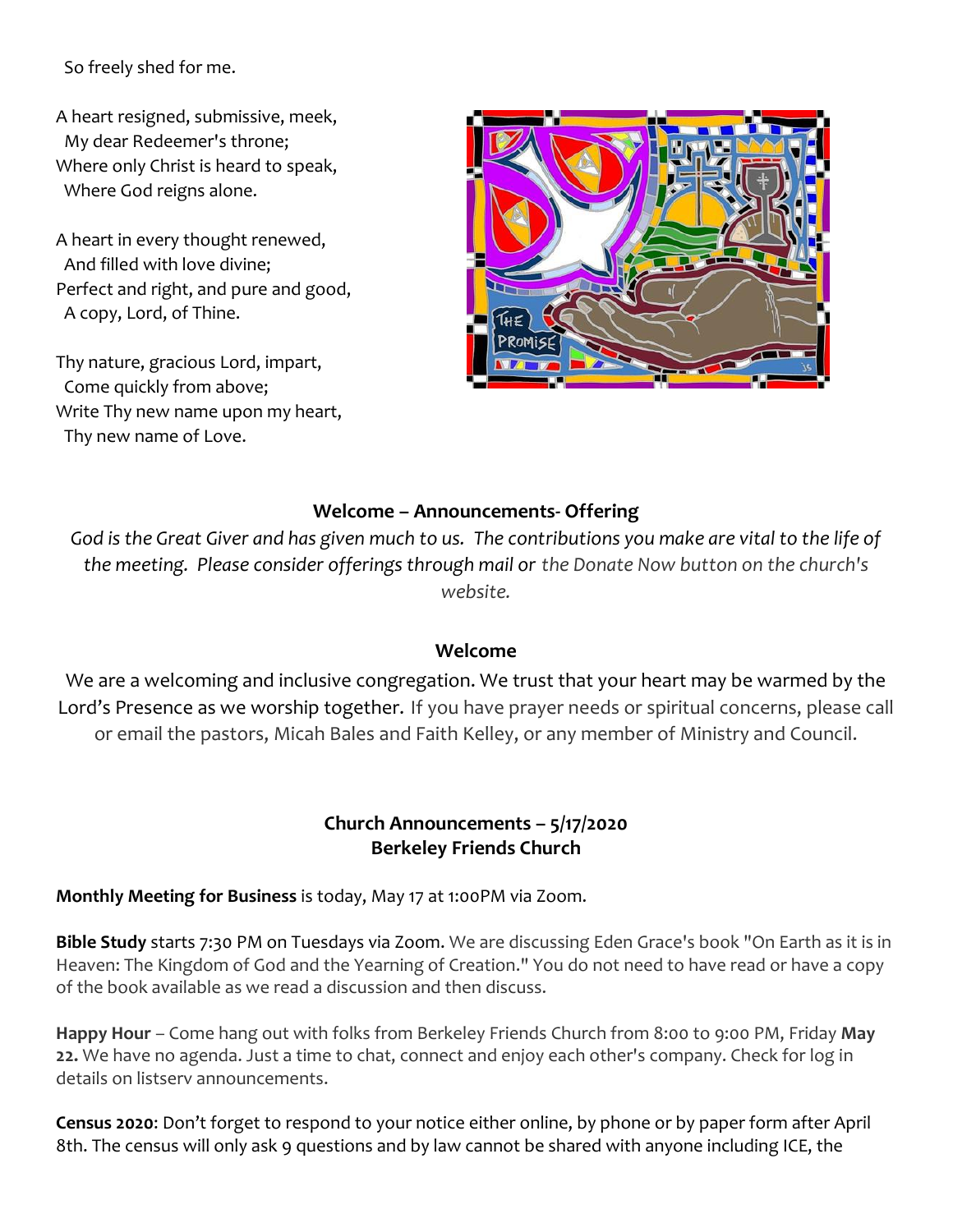police, or other government agencies. An undercount will have a huge effect on our area. For example, if we have an undercount of 6% in Alameda County, the county will lose \$1 billion over 10 years. For more info see [www.acgov.org/Census2020](http://www.acgov.org/Census2020)

**Annual Gathering for Sierra-Cascades Yearly Meeting of Friends** will be virtual via Zoom due to the current pandemic. They are now accepting registrations for the sessions, which will be June 12-14, 2020. Please send an email to registrar@scymf.org with your name, email address, Church or Meeting affiliation if you have one, the names of your family members who will be online with you and which session(s) you plan to attend. Families and couples are asked to use one screen per family unit in order to help with logistics. You must pre-register to receive the Zoom link for any session. <https://www.scymfriends.org/annual-conference>

Keep up with BFC throughout the week. Join the announcement listserv by emailing Faith at [pastor@berkeleyfriendschurch.org](mailto:pastor@berkeleyfriendschurch.org) and follow us on Facebook.



# **Praises and Petitions of Berkeley Friends Church May 17, 2020**

- We **thank you for the relationships with friends and family that sustain us.** We see your face in the love and support we receive from each other.
- We pray for **loved ones** in our circles of care: All those diagnosed with, suffering from, or recovering from serious illnesses including **Liz's classmate Allie, Tomi's friend Katie, Joe Williams, Diana's friend Sebastian, Robbie Williams, Steve Sims, Marilyn's friend Bruce, Lorring's sister Candace,** and **Sam Kumao.**
- We ask for God's presence with **Friends not able to be with us: Julie Rowlette, Charles Blue** and **Joe Williams.**
- We pray for migrants, refugees and immigrants who are far from home. Give them safety in this time of crisis. May they be welcomed and cared for in the countries they are residing. We ask specifically that **Faith's friend Yalili and her fiancé** would be soon allowed to return to the United States from Germany.
- We ask that you **be present with all those in our community who are unable to worship with us on Zoom.** Help us to reach out to those who feel isolated. May we continue to feel love and connection, even as we social distance.
- We are grateful for the **surge of financial support and new, younger volunteers Berkeley Food Pantry has received**. Make us good stewards of the resources and ministry you have given us. Keep Dharma and Aram, the volunteers and the guests safe. May all hungry bellies be filled.
- We pray for **medical staff, first responders and all who are doing so much to take care of the sick and injured.** Give them the PPE that they need. Guard their mental and physical health. May they get the support and rest that they need.
- Forgive us when we are too preoccupied to notice your presence in our lives: when we walk through this world and fail to see the wonder of you upholding our lives and all creation; when we walk through our lives and fail to see you abiding with, within, and around us; when we walk